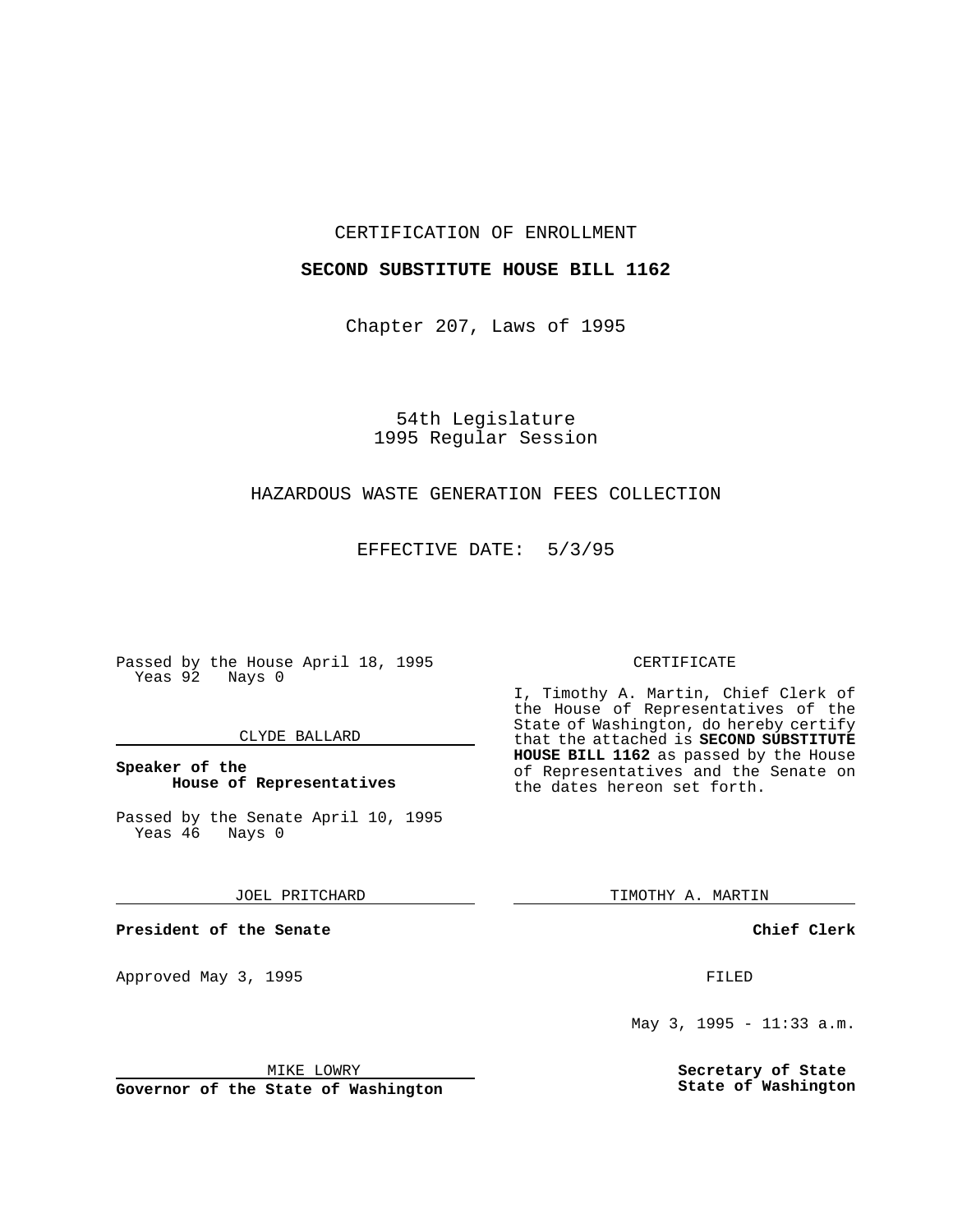# **SECOND SUBSTITUTE HOUSE BILL 1162** \_\_\_\_\_\_\_\_\_\_\_\_\_\_\_\_\_\_\_\_\_\_\_\_\_\_\_\_\_\_\_\_\_\_\_\_\_\_\_\_\_\_\_\_\_\_\_

\_\_\_\_\_\_\_\_\_\_\_\_\_\_\_\_\_\_\_\_\_\_\_\_\_\_\_\_\_\_\_\_\_\_\_\_\_\_\_\_\_\_\_\_\_\_\_

# AS AMENDED BY THE SENATE

Passed Legislature - 1995 Regular Session

#### **State of Washington 54th Legislature 1995 Regular Session**

**By** House Committee on Appropriations (originally sponsored by Representatives Schoesler and Mastin; by request of Department of Ecology and Department of Revenue)

Read first time 03/06/95.

 AN ACT Relating to the collection of hazardous waste generation fees; amending RCW 70.95E.010, 70.95E.050, and 70.95E.090; reenacting and amending RCW 70.95E.020; and declaring an emergency.

BE IT ENACTED BY THE LEGISLATURE OF THE STATE OF WASHINGTON:

 **Sec. 1.** RCW 70.95E.010 and 1994 c 136 s 1 are each amended to read as follows:

 As used in this chapter, the following terms have the meanings indicated unless the context clearly requires otherwise.

 (1) "Dangerous waste" shall have the same definition as set forth in RCW 70.105.010(5) and shall include those wastes designated as dangerous by rules adopted pursuant to chapter 70.105 RCW.

(2) "Department" means the department of ecology.

 (3) "EPA/state identification number" means the number assigned by the EPA (environmental protection agency) or by the department of ecology to each generator and/or transporter and treatment, storage, and/or disposal facility.

 (4) "Extremely hazardous waste" shall have the same definition as set forth in RCW 70.105.010(6) and shall specifically include those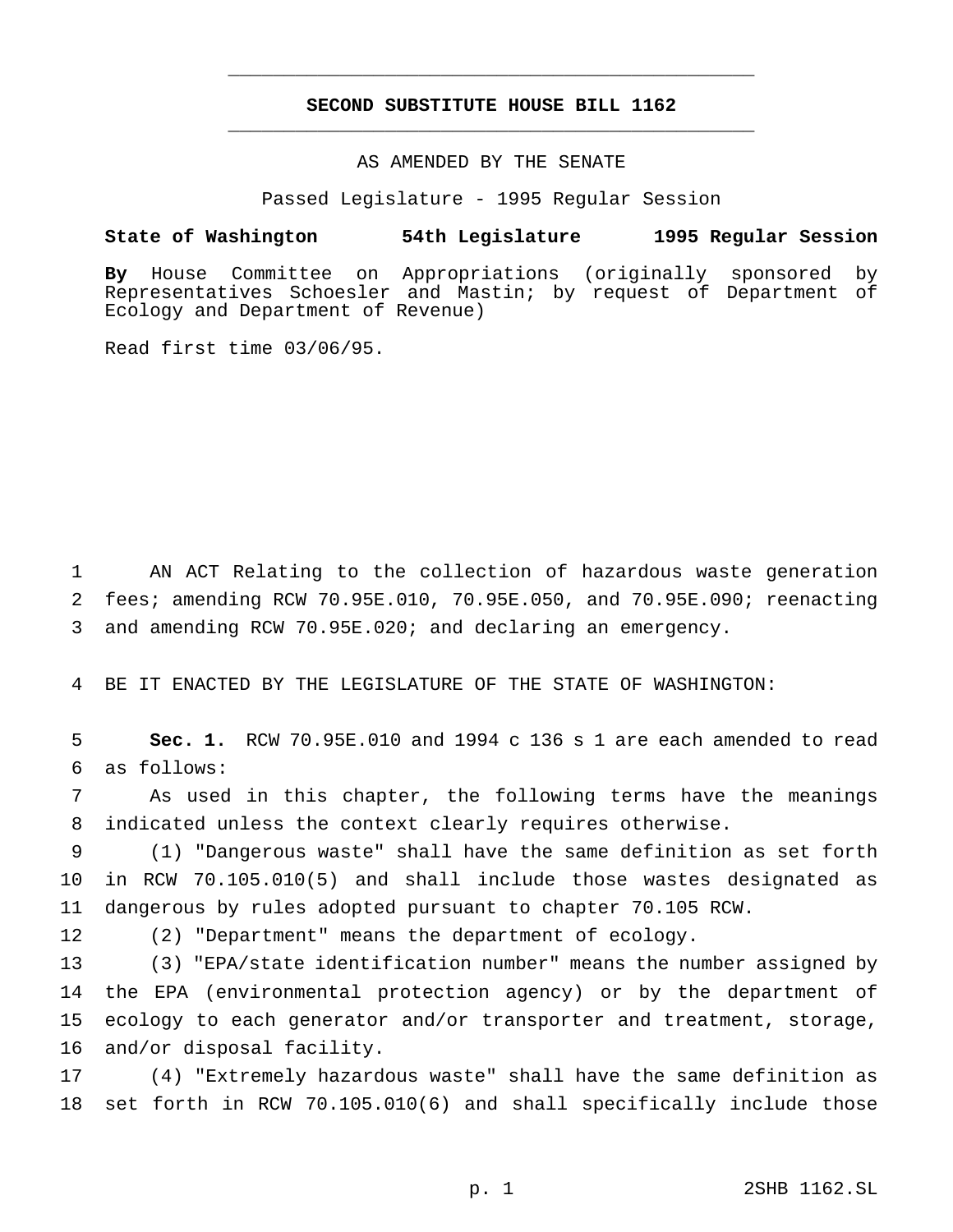wastes designated as extremely hazardous by rules adopted pursuant to chapter 70.105 RCW.

(5) "Fee" means the annual fees imposed under this chapter.

 (6) "Generate" means any act or process which produces hazardous waste or first causes a hazardous waste to become subject to regulation.

 (7) "Hazardous waste" means and includes all dangerous and extremely hazardous wastes but for the purposes of this chapter excludes all radioactive wastes or substances composed of both radioactive and hazardous components.

 (8) (("Known generators" means persons that have notified the department and have received an EPA/state identification number.)) "Hazardous waste generator" means all persons whose primary business 14 activities are identified by the department to generate any quantity of 15 hazardous waste in the calendar year for which the fee is imposed.

 (9) "Person" means an individual, trust, firm, joint stock company, partnership, association, state, public or private or municipal corporation, commission, political subdivision of a state, interstate body, the federal government including any agency or officer thereof, and any Indian tribe or authorized tribal organization.

21 (10) (("Potential generators" means all persons whose primary business activities are identified by the department to be likely to 23 generate any quantity of hazardous wastes.

24 (11)) "Price deflator" means the United States department of commerce bureau of economic analysis, "Implicit Price Deflator for Gross National Product" for "Government Purchases of Goods and Services," for "State and Local Government."

 $((+12))$   $(11)$  "Recycled for beneficial use" means the use of hazardous waste, either before or after reclamation, as a substitute for a commercial product or raw material, but does not include: (a) Use constituting disposal; (b) incineration; or (c) use as a fuel.

 $((+13))$   $(12)$  "Waste generation site" means any geographical area that has been assigned an EPA/state identification number.

 **Sec. 2.** RCW 70.95E.020 and 1994 sp.s. c 2 s 3 and 1994 c 136 s 2 are each reenacted and amended to read as follows:

36 A fee is imposed for the privilege of generating ((or potentially 37 generating)) hazardous waste in the state. The annual amount of the 38 fee shall be thirty-five dollars upon every ((known generator or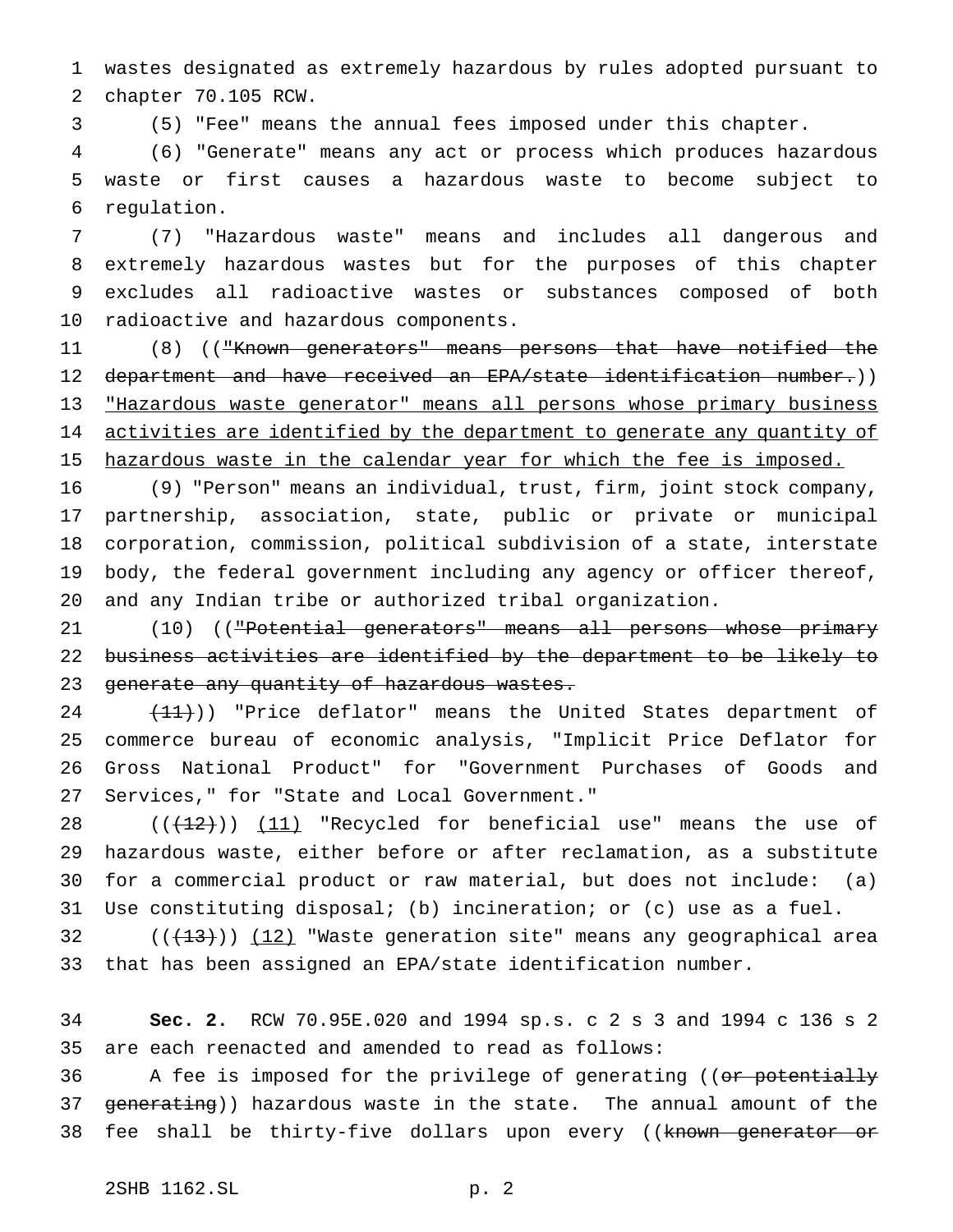1 potential)) hazardous waste generator doing business in Washington in the current calendar year or any part thereof. This fee shall be 3 collected by the department ((of revenue)) or its designee. A ((potential)) hazardous waste generator shall be exempt from the fee imposed under this section if the value of products, gross proceeds of sales, or gross income of the business, from all business activities of 7 the ((potential)) hazardous waste generator, is less than twelve thousand dollars in the current calendar year. The department shall, subject to appropriation, use the funds collected from the fees assessed in this subsection to support the activities of the office of waste reduction as specified in RCW 70.95C.030. The fee imposed pursuant to this section is due annually by July 1 of the year 13 following the calendar year for which the fee is imposed( $\sqrt{7}$  except the 14 fee scheduled to be imposed for calendar year 1993 shall be imposed on 15 known generators only)).

 **Sec. 3.** RCW 70.95E.050 and 1994 c 136 s 4 are each amended to read as follows:

 In administration of this chapter for the enforcement and 19 collection of the fees due and owing under ((this chapter)) RCW 20 70.95E.020 and 70.95E.030, the department ((of revenue is authorized 21 to)) may apply ((the provisions of chapter 82.32 RCW, except that the 22 provisions of RCW 82.32.045 shall not apply)) RCW 43.17.240.

 **Sec. 4.** RCW 70.95E.090 and 1990 c 114 s 19 are each amended to read as follows:

 The department may use funds in the hazardous waste assistance account to provide technical assistance and compliance education assistance to hazardous substance users and waste generators, to provide grants to local governments, and for administration of this 29 chapter. ((The department of revenue shall be appropriated a percentage amount of the total fees collected, not to exceed two percent of the total fees collected, for administration and collection 32 expenses incurred by the department of revenue.))

 Technical assistance may include the activities authorized under chapter 70.95C RCW and RCW 70.105.170 to encourage hazardous waste reduction and hazardous use reduction and the assistance provided for by RCW 70.105.100(2).